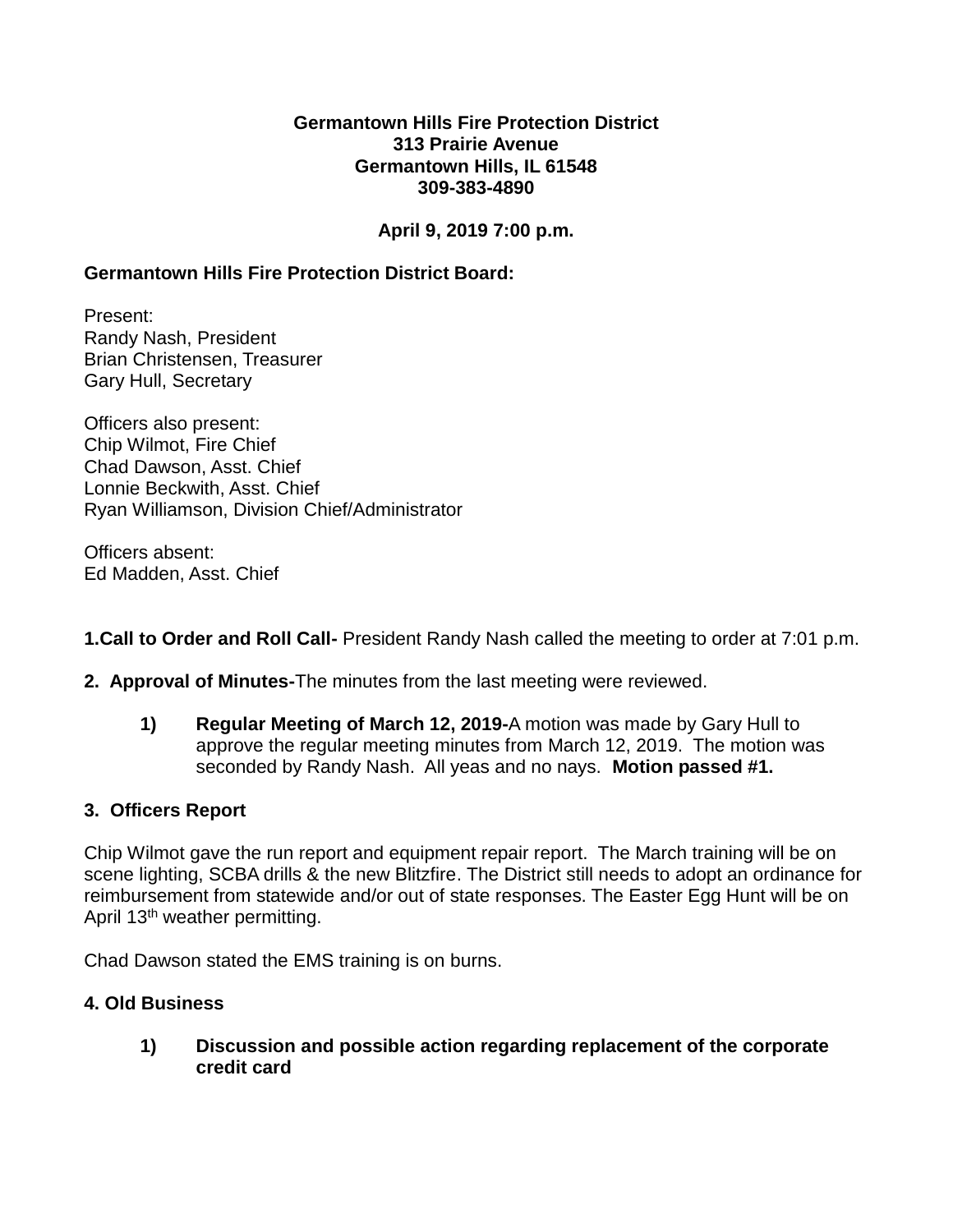Corporate credit cards were handed out to all board members and officers.

### **2) Discussion and possible action regarding the opening of additional bank accounts for reserve funds**

This will be deferred until next month.

# **5. New Business**

### **1) Discussion and possible action regarding development of the budget for the next Budget and Appropriation Ordinance.**

General discussion regarding adjustments to next years budget and categories. Chip Wilmot and Brian Christensen starting to work on the new numbers and share information at the next meeting.

### **2) Discussion and possible action regarding submission of names for reappointment of appointed trustees whose terms expire in 2019**

Gary Hull is willing to be reappointed, Randy Nash to turn in required paperwork for the county approval.

# **3) Discussion and possible action regarding changing the date of the July meeting.**

Meeting will stay on July 2<sup>nd</sup>.

# **4) Discussion and possible action regarding the review of compensation of fire protection district personnel.**

Chip Wilmot will provide information for review at the next meeting.

### **6. Human Resources**

**1) Discussion and possible action regarding appointment of new positions:**  None

### **7. Treasurer Report**

**1) Discussion and possible action regarding authorization of bills presented for payment**